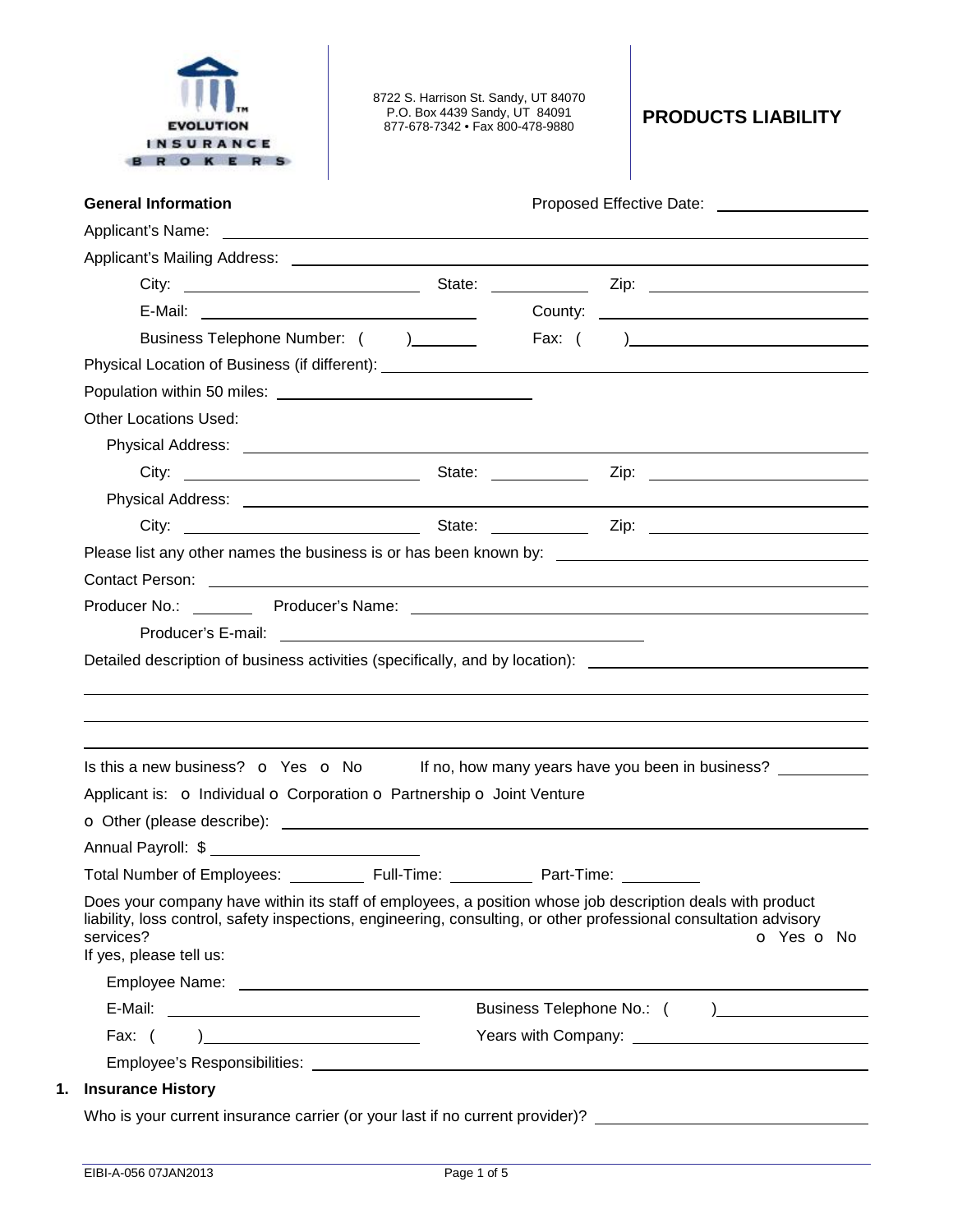Provide name(s) for all insurance companies that have provided Applicant insurance for the last three years:

|                                                     | Coverage:                                                                                                 | Coverage: | Coverage:                                                                                                                                   |
|-----------------------------------------------------|-----------------------------------------------------------------------------------------------------------|-----------|---------------------------------------------------------------------------------------------------------------------------------------------|
| <b>Company Name</b>                                 |                                                                                                           |           |                                                                                                                                             |
| <b>Expiration Date</b>                              |                                                                                                           |           |                                                                                                                                             |
| <b>Annual Premium</b>                               | \$                                                                                                        | \$        | \$                                                                                                                                          |
|                                                     | Has the Applicant or any predecessor or related person or entity ever had a claim?                        |           | <b>o</b> Yes <b>o</b> No                                                                                                                    |
|                                                     | Attach a five year loss/claims history, including details. (REQUIRED)                                     |           |                                                                                                                                             |
| this Policy, prior to the inception of this Policy? |                                                                                                           |           | Have you had any incident, event, occurrence, loss, or Wrongful Act which might give rise to a Claim covered by<br><b>O</b> Yes <b>O</b> No |
| If yes, please explain:                             |                                                                                                           |           |                                                                                                                                             |
|                                                     |                                                                                                           |           |                                                                                                                                             |
|                                                     |                                                                                                           |           |                                                                                                                                             |
|                                                     |                                                                                                           |           |                                                                                                                                             |
|                                                     | Has the Applicant, or anyone on the Applicant's behalf, attempted to place this risk in standard markets? |           |                                                                                                                                             |
|                                                     |                                                                                                           |           | o Yes o No                                                                                                                                  |

If the standard markets are declining placement, please explain why: \_\_\_\_\_\_\_\_\_\_\_\_\_\_\_\_\_\_

## **2. Desired Insurance**

## **Limit of Liability - Professional Liability Coverage:**

|         | Per Act/Aggregate     |         | Per Person/Per Act/Aggregate    |
|---------|-----------------------|---------|---------------------------------|
| $\circ$ | \$50,000/\$100,000    | $\circ$ | \$25,000/\$50,000/\$100,000     |
| $\circ$ | \$150,000/\$300,000   | $\circ$ | \$75,000/\$150,000/\$300,000    |
| $\circ$ | \$250,000/\$1,000,000 | $\circ$ | \$100,000/\$250,000/\$1,000,000 |
| $\circ$ | \$500,000/\$1,000,000 | $\circ$ | \$250,000/\$500,000/\$1,000,000 |
| Ω       | Other:                | $\circ$ | Other:                          |

**Self Insured Retention (SIR):** o \$1,000 (Minimum) o \$1,500 o \$2,500 o \$5,000 o \$10,000

## **3. Business Activities**

- 1. Person providing accounting and tax services:
	- a. Name:
	- b. Address:
- 2. Full name of all entities past and/or present to be named as Insureds:

| Principal address: <u>contract and the set of the set of the set of the set of the set of the set of the set of the set of the set of the set of the set of the set of the set of the set of the set of the set of the set of th</u> |                                                                                                                                                                                                                                |                                                               |
|--------------------------------------------------------------------------------------------------------------------------------------------------------------------------------------------------------------------------------------|--------------------------------------------------------------------------------------------------------------------------------------------------------------------------------------------------------------------------------|---------------------------------------------------------------|
|                                                                                                                                                                                                                                      | State: and the state of the state of the state of the state of the state of the state of the state of the state of the state of the state of the state of the state of the state of the state of the state of the state of the | Zip code: <u>with a series of the series of the series of</u> |
| 3. S.I.C code of business: <u>example a series</u> and series and series and series and series are series and series and                                                                                                             |                                                                                                                                                                                                                                |                                                               |
| 4. Are there any DBA's (Doing Business As):                                                                                                                                                                                          |                                                                                                                                                                                                                                | Yes     No                                                    |
| If yes, please list: <u>supplementary and the set of the set of the set of the set of the set of the set of the set of the set of the set of the set of the set of the set of the set of the set of the set of the set of the se</u> |                                                                                                                                                                                                                                |                                                               |
| 5. Total sales or receipts for all products and services:                                                                                                                                                                            |                                                                                                                                                                                                                                |                                                               |
| a. Past 12 months:                                                                                                                                                                                                                   |                                                                                                                                                                                                                                |                                                               |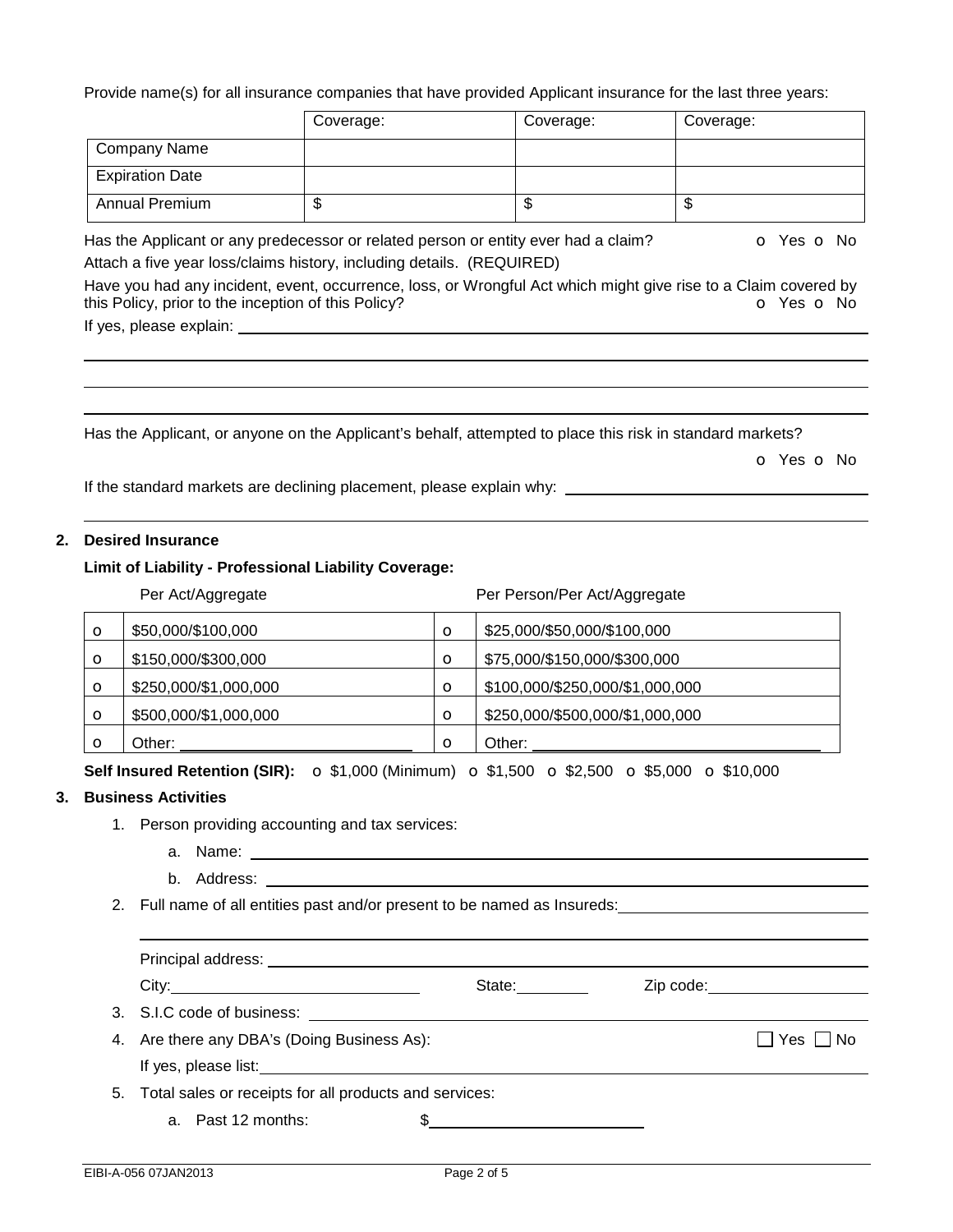- b. First prior year:  $\frac{1}{2}$   $\frac{1}{2}$   $\frac{1}{2}$   $\frac{1}{2}$   $\frac{1}{2}$   $\frac{1}{2}$   $\frac{1}{2}$   $\frac{1}{2}$   $\frac{1}{2}$   $\frac{1}{2}$   $\frac{1}{2}$   $\frac{1}{2}$   $\frac{1}{2}$   $\frac{1}{2}$   $\frac{1}{2}$   $\frac{1}{2}$   $\frac{1}{2}$   $\frac{1}{2}$   $\frac{1}{2}$   $\frac{1}{2}$
- c. Second prior year:  $\frac{1}{2}$  \$
- d. Next year's projections: \$
- e. Describe any significant change in product sales mix between any prior year and the next year's projection:
- 6. **Specified Products and Completed Operations** List all products. Only those products specified will be considered for coverage. The following table uses these abbreviations:
	- M Manufacturer, W- Wholesaler, R- Retailer, I- Importer, MR- Manufacturers Rep.
	- C- Consumer, O- Other (describe):

| <b>PRODUCTS AND</b>                                                                                                                          | <b>APPLICANT ACTS</b>                                                                                                                                                                                                                                                     |              |  |           |                 |                          |         | <b>DOES</b>      |   |              |    |      | <b>PRODUCTS SOLD</b> |
|----------------------------------------------------------------------------------------------------------------------------------------------|---------------------------------------------------------------------------------------------------------------------------------------------------------------------------------------------------------------------------------------------------------------------------|--------------|--|-----------|-----------------|--------------------------|---------|------------------|---|--------------|----|------|----------------------|
| <b>SERVICES (OR</b>                                                                                                                          |                                                                                                                                                                                                                                                                           | AS           |  |           |                 |                          |         | <b>APPLICANT</b> |   |              | ΤO |      |                      |
| <b>SPECIFIC</b><br><b>CATEGORIES)</b>                                                                                                        | W<br>м                                                                                                                                                                                                                                                                    | $\mathsf{R}$ |  | <b>MR</b> | No. of<br>years | % of gross<br>sales      | Install | Repair           | W | $\mathsf{R}$ | Ċ  | O    | <b>MR</b>            |
|                                                                                                                                              |                                                                                                                                                                                                                                                                           |              |  |           |                 | $\sqrt{2}$               |         |                  |   |              |    |      |                      |
|                                                                                                                                              |                                                                                                                                                                                                                                                                           |              |  |           |                 | $\frac{9}{6}$            |         |                  |   |              |    |      |                      |
|                                                                                                                                              |                                                                                                                                                                                                                                                                           |              |  |           |                 | $\%$                     |         |                  |   |              |    |      |                      |
|                                                                                                                                              |                                                                                                                                                                                                                                                                           |              |  |           |                 | $\%$                     |         |                  |   |              |    |      |                      |
|                                                                                                                                              |                                                                                                                                                                                                                                                                           |              |  |           |                 | $\overline{\frac{9}{6}}$ |         |                  |   |              |    |      |                      |
| 7.<br>If yes, please attach an explanation.                                                                                                  | Have you discontinued, or are you considering discontinuing any product to be covered by insurance?<br>If yes, please attach an explanation.<br>]Yes  <br>l No<br>8. Are any of your products or services known to be used in aircraft, missiles or aerospace? □ Yes □ No |              |  |           |                 |                          |         |                  |   |              |    |      |                      |
| Do you wish to include your customers as additional insureds with vendor's coverage?<br>9.<br>If yes, please attach a list.                  |                                                                                                                                                                                                                                                                           |              |  |           |                 |                          |         |                  |   | ∣ Yes I      |    | l No |                      |
|                                                                                                                                              | 10. Do others manufacture, assemble, package or install products under your name or label: $\Box$ Yes $\Box$ No<br>If yes, please attach an explanation.                                                                                                                  |              |  |           |                 |                          |         |                  |   |              |    |      |                      |
| 11. Do you manufacture, assemble, package or install products for others under their name or label:<br>If yes, please attach an explanation. |                                                                                                                                                                                                                                                                           |              |  |           |                 |                          |         |                  |   | Yes          |    | 7 No |                      |
| 12. Do you have a quality control and testing procedure:<br>Yes  <br>l No                                                                    |                                                                                                                                                                                                                                                                           |              |  |           |                 |                          |         |                  |   |              |    |      |                      |
| If yes, how long are quality control records kept?                                                                                           |                                                                                                                                                                                                                                                                           |              |  |           |                 |                          |         |                  |   |              |    |      |                      |
| 13. Can you identify your product from those of competitors?                                                                                 |                                                                                                                                                                                                                                                                           |              |  |           |                 |                          |         |                  |   | _  Yes       |    | l No |                      |
| 14. Can your records show to whom and the date that each product was sold?                                                                   |                                                                                                                                                                                                                                                                           |              |  |           |                 |                          |         |                  |   | $\Box$ Yes   |    | l No |                      |
| 15. Do you require your suppliers to show certificates evidencing products liability insurance? $\Box$ Yes $\Box$ No                         |                                                                                                                                                                                                                                                                           |              |  |           |                 |                          |         |                  |   |              |    |      |                      |
| 16. Who designs your products?                                                                                                               |                                                                                                                                                                                                                                                                           |              |  |           |                 |                          |         |                  |   |              |    |      |                      |
| 17. Are designs reviewed and tested by others?<br>$\Box$ Yes $\Box$ No                                                                       |                                                                                                                                                                                                                                                                           |              |  |           |                 |                          |         |                  |   |              |    |      |                      |
| 18. Do you maintain records of changes in designs, advertisements and sales brochures?<br>$\Box$ Yes $\Box$ No                               |                                                                                                                                                                                                                                                                           |              |  |           |                 |                          |         |                  |   |              |    |      |                      |
| If yes, for how long:                                                                                                                        |                                                                                                                                                                                                                                                                           |              |  |           |                 |                          |         |                  |   |              |    |      |                      |
|                                                                                                                                              | 19. Are all instructions, operating manuals, advertisements and warranties periodically reviewed by legal<br>counsel to avoid misunderstandings relative to product safety or intended use?<br>]Yes [<br>_  No                                                            |              |  |           |                 |                          |         |                  |   |              |    |      |                      |
|                                                                                                                                              | 20. Are you products designed, tested, labeled and manufactured to meet or exceed all applicable<br>government and industry standards?<br>l No<br>_l Yes                                                                                                                  |              |  |           |                 |                          |         |                  |   |              |    |      |                      |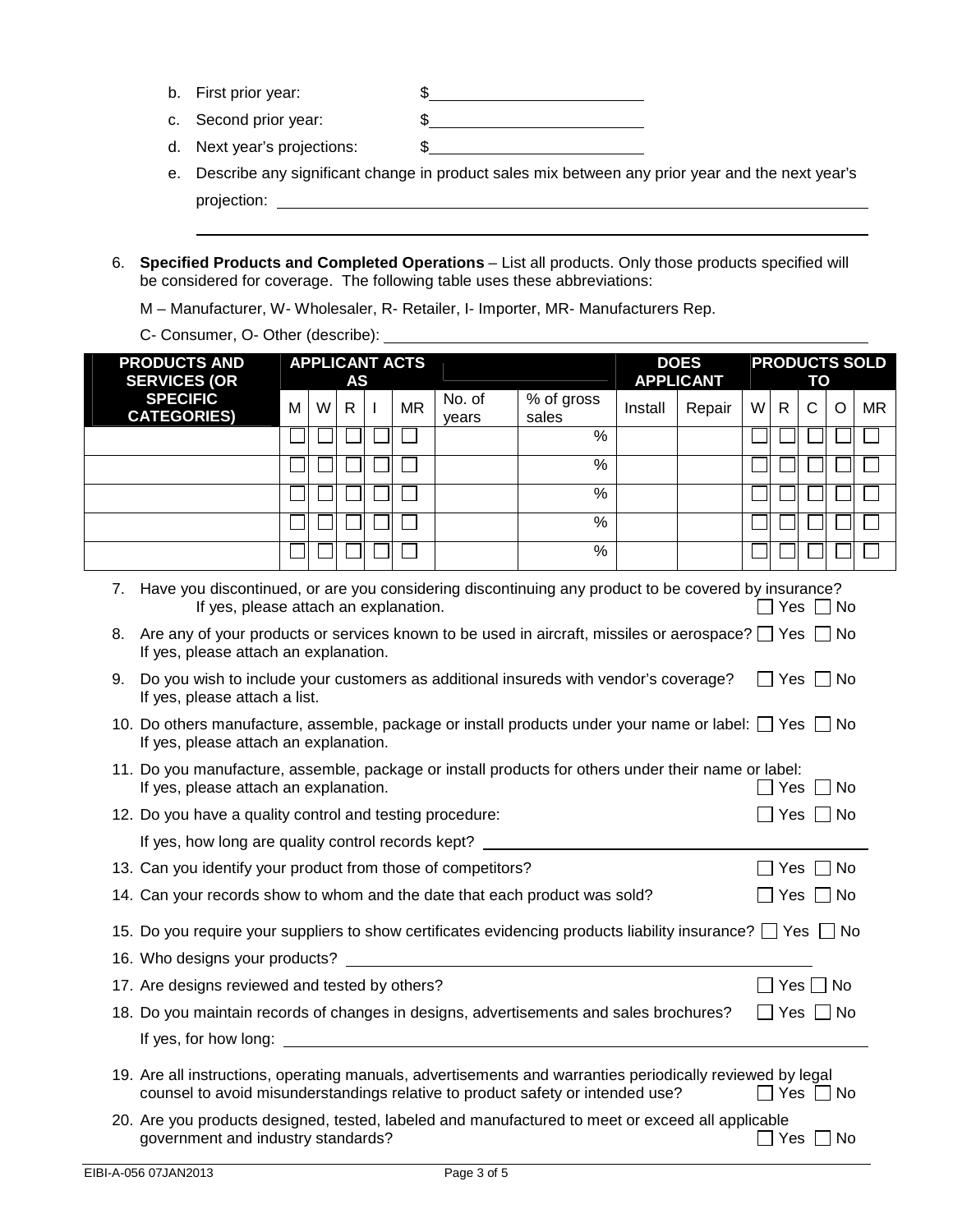21. Do you have a specific program to withdraw known or suspected defective products from the market?

 $\Box$  Yes  $\Box$  No

22. Have you ever recalled, or are you considering recalling, any known or suspected defective products from the market?  $\Box$  Yes  $\Box$  No

If yes please attach an explanation.

23. Are you aware of any other incidents, conditions, circumstances, defects or suspected defects which may result in claims against you?  $\Box$  Yes  $\Box$  No If yes, please attach explanation.

## **REPRESENTATIONS AND WARRANTIES**

The "Applicant" is the party to be named as the "Insured" in any insuring contract if issued. By signing this Application, the Applicant for insurance hereby represents and warrants that the information provided in the Application, together with all supplemental information and documents provided in conjunction with the Application, is true, correct, inclusive of all relevant and material information necessary for the Insurer to accurately and completely assess the Application, and is not misleading in any way. The Applicant further represents that the Applicant understands and agrees as follows: (i) the Insurer can and will rely upon the Application and supplemental information provided by the Applicant, and any other relevant information, to assess the Applicant's request for insurance coverage and to quote and potentially bind, price, and provide coverage; (ii) the Application and all supplemental information and documents provided in conjunction with the Application are warranties that will become a part of any coverage contract that may be issued; (iii) the submission of an Application or the payment of any premium does not obligate the Insurer to quote, bind, or provide insurance coverage; and (iv) in the event the Applicant has or does provide any false, misleading, or incomplete information in conjunction with the Application, any coverage provided will be deemed void from initial issuance.

The Applicant hereby authorizes the Insurer and its agents to gather any additional information the Insurer deems necessary to process the Application for quoting, binding, pricing, and providing insurance coverage including, but not limited to, gathering information from federal, state, and industry regulatory authorities, insurers, creditors, customers, financial institutions, and credit rating agencies. The Insurer has no obligation to gather any information nor verify any information received from the Applicant or any other person or entity. The Applicant expressly authorizes the release of information regarding the Applicant's losses, financial information, or any regulatory compliance issues to this Insurer in conjunction with consideration of the Application.

The Applicant further represents that the Applicant understands and agrees the Insurer may: (i) present a quote with a Sublimit of liability for certain exposures, (ii) quote certain coverages with certain activities, events, services, or waivers excluded from the quote, and (iii) offer several optional quotes for consideration by the Applicant for insurance coverage. In the event coverage is offered, such coverage will not become effective until the Insurer's accounting office receives the required premium payment.

The Applicant agrees that the Insurer and any party from whom the Insurer may request information in conjunction with the Application may treat the Applicant's facsimile signature on the Application as an original signature for all purposes.

The Applicant acknowledges that under any insuring contract issued, the following provisions will apply:

1. A single Accident, or the accumulation of more than one Accident during the Policy Period, may cause the per Accident Limit and/or the annual aggregate maximum Limit of Liability to be exhausted, at which time the Insured will have no further benefits under the Policy.

2. The Insured may request the Insurer to reinstate the original Limit of Liability for the remainder of the Policy period for an additional coverage charge, as may be calculated and offered by the Insurer. The Insurer is under no obligation to accept the Insured's request.

3. The Applicant understands and agrees that the Insurer has no obligation to notify the Insured of the possibility that the maximum Limit of Liability may be exhausted by any Accident or combination of Accidents that may occur during the Policy Period. The Insured must determine if additional coverage should be purchased. The Insurer is expressly not obligated to make a determination about additional coverage, nor advise the Insured concerning additional coverage.

4. The Insurer is herein released and relieved from any and all responsibility to notify the Insured of the possible reduction in any applicable Limit of Liability. The Insured herein assumes the sole and individual responsibility to evaluate, consider, and initiate a request for additional coverage or reinstatement of the annual aggregate Limit of Liability which may be exhausted by any single Accident or combination of Accidents during the Policy Period.

| Dated:     | Dated:        |
|------------|---------------|
| Applicant: | Agent/Broker: |